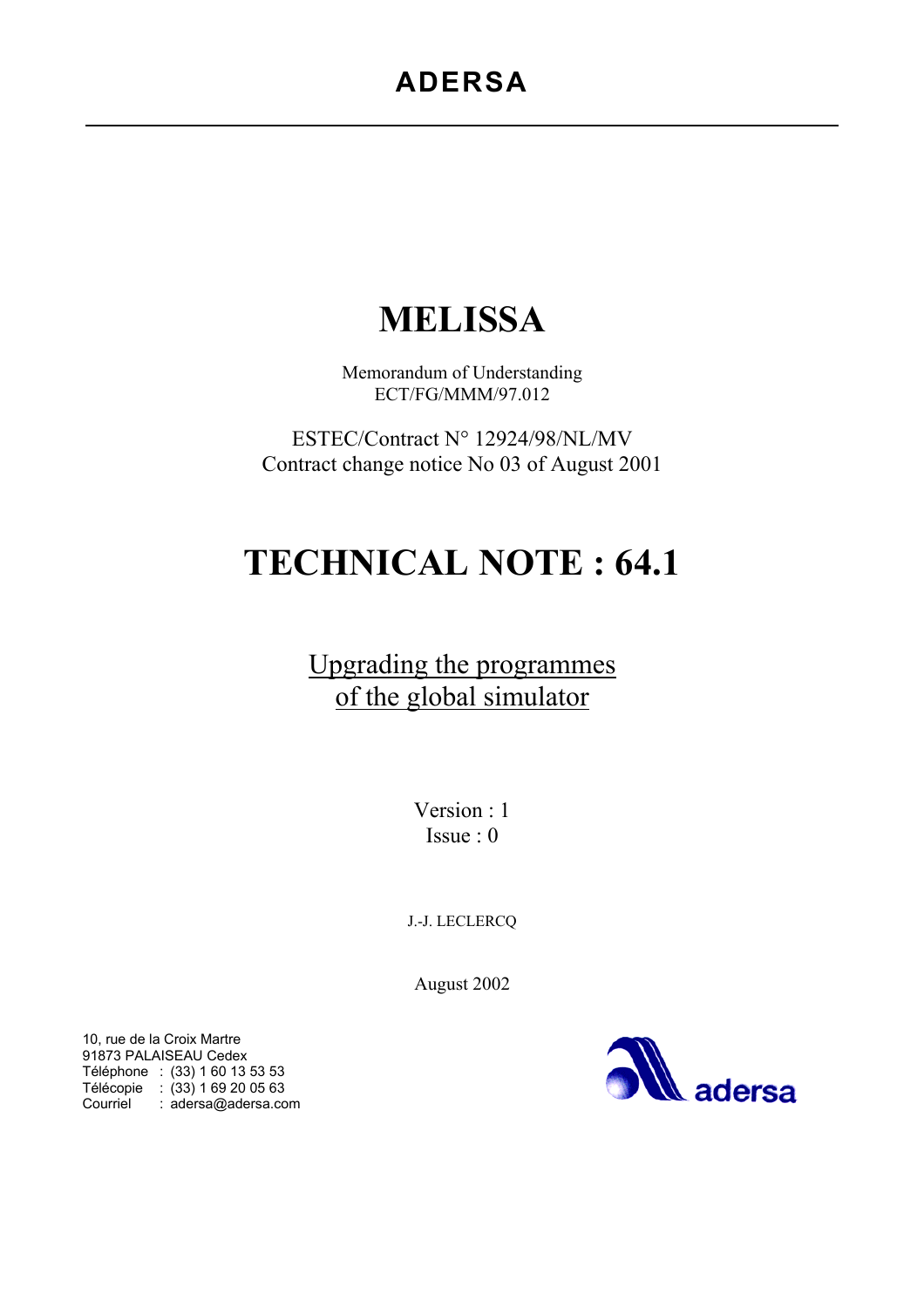# **Document Change Log**

| <b>Version</b> | <b>Issue</b> | Date        | <b>Observation</b> |
|----------------|--------------|-------------|--------------------|
|                |              | August 2002 | Draft              |
|                |              | August 2002 | Original version   |

| <b>ESA-ESTEC</b> | <b>MELISSA - Technical Note 64.1</b><br>"Upgrading the programmes of the global simulator" |                             |                           | August 2002 |
|------------------|--------------------------------------------------------------------------------------------|-----------------------------|---------------------------|-------------|
| <b>ADERSA</b>    | 10, rue de la Croix Martre                                                                 | Tel: $(33) 1 60 13 53 53$   | Fax: $(33)$ 1 69 20 05 63 |             |
|                  | 91873 PALAISEAU Cedex                                                                      | E-Mail: $adersa@adersa.com$ |                           | Page 2      |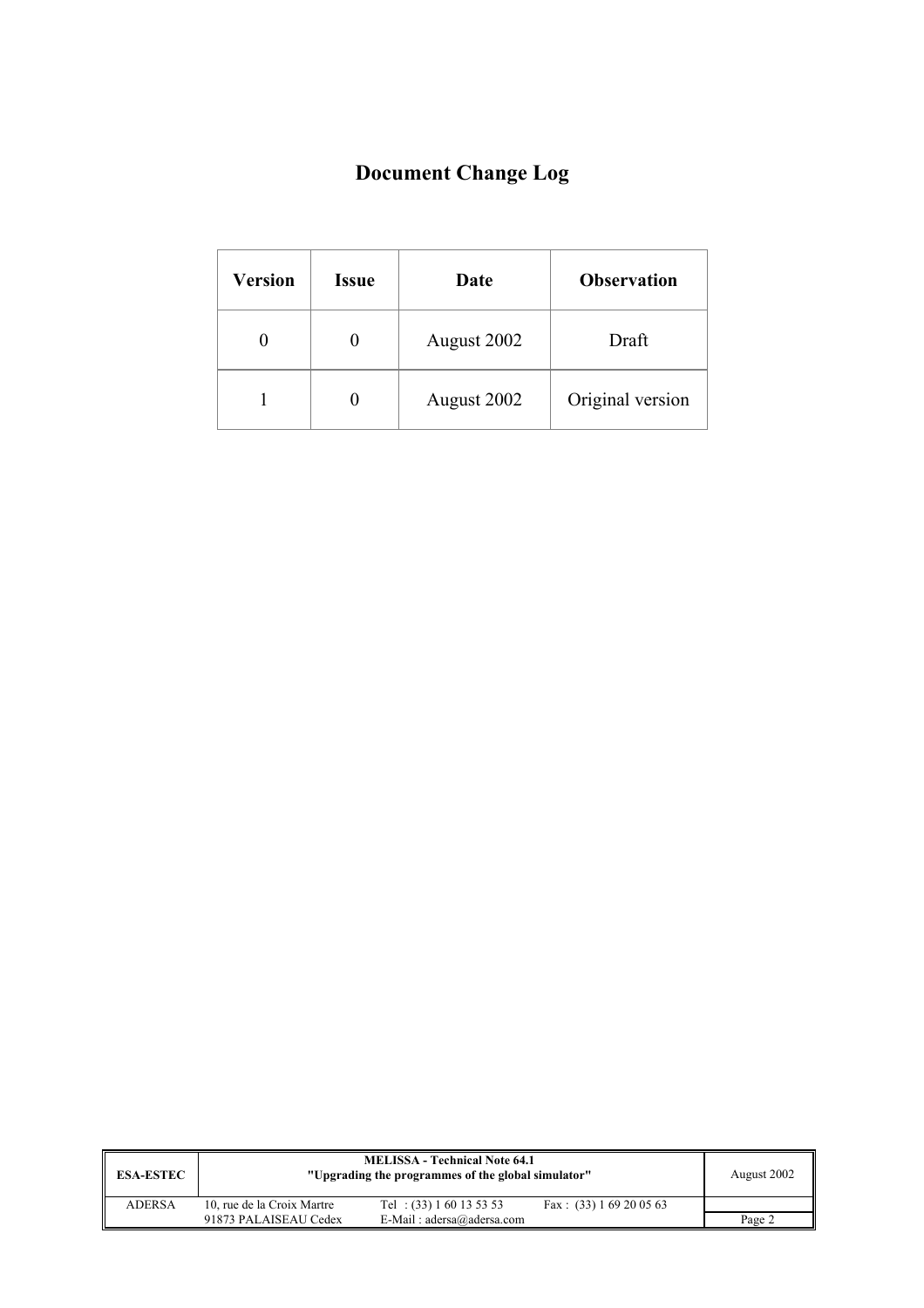## **TABLE OF CONTENTS**

| 3.1. Nitrite control. Comparison of running times for different integration methods 4<br>3.2. Nitrite control. Comparison of running times of the close loop system |  |
|---------------------------------------------------------------------------------------------------------------------------------------------------------------------|--|
|                                                                                                                                                                     |  |

| <b>ESA-ESTEC</b> | <b>MELISSA - Technical Note 64.1</b><br>"Upgrading the programmes of the global simulator" |                             |                           | August 2002 |
|------------------|--------------------------------------------------------------------------------------------|-----------------------------|---------------------------|-------------|
| <b>ADERSA</b>    | 10, rue de la Croix Martre                                                                 | Tel: $(33) 1 60 13 53 53$   | Fax: $(33)$ 1 69 20 05 63 |             |
|                  | 91873 PALAISEAU Cedex                                                                      | E-Mail: $adersa@adersa.com$ |                           | Page 3      |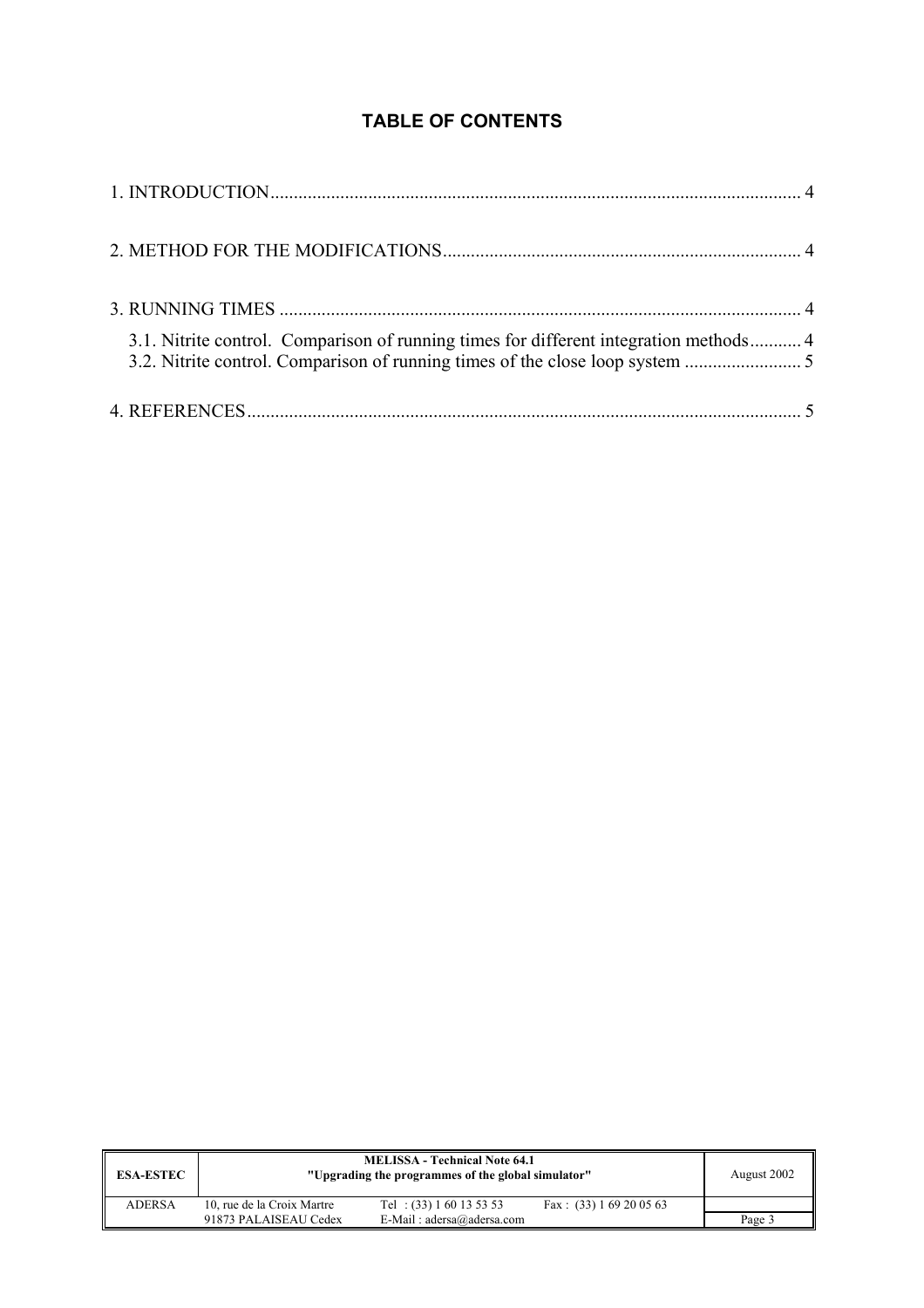# **1. INTRODUCTION**

Since 1995 and so far, the simulation programmes were compliant with the version 4.2 of Matlab® and with the version 1.2 of Simulink®.

In this study, the programmes are upgraded with the version 5.3 of Matlab, which is the version used by the other partners of the MELISSA project.

All the programmes are now compliant with Matlab 5.3 and Simulink 3 (Release 11):

- global simulator;
- control of nitrite of the nitrifying compartment;
- control of Spirulina production;
- control of Rhodobacter production:
- dynamical behaviour of the 3 connected compartments 2,3 and 4a.

## **2. METHOD FOR THE MODIFICATIONS**

A first upgrading has been done according to the information delivered in the chapter 3 of the Matlab book : Matlab 5.1 new features. Then Release 11 Enhancements have been applied, if any.

The Simulink function of a state system can no more be called from Matlab m.file: the Sfunction must now be placed within a Simulink block diagram model. The affected programmes have been re-coded for Simulink V3 compliance.

The gateway programme that interfaces Matlab to the C programmes (Spirulina or Rhodobacter production control) has been modified to be compliant with the new features of Matlab V5.3 . These modifications concern :

- the *mxArray* structure
- the type of data (real, complex, structure, cell or string) that are exchanged between the Matlab programme and the C programme.

## **3. RUNNING TIMES**

#### *3.1. Nitrite control. Comparison of running times for different integration methods*

The following data have been obtained by running 'tst con' (test of control software) with three different ways of integration :

- 'ode45' (Matlab 4.2 and Matlab 5.3 method for non stiff problems);
- S function with 'gear' (Matlab 4.2) or 'ode15s' (Matlab 5.3);
- simple customized Euler method.

The type of test defined in 'i\_sim.m' is 'typtst=0'.

The values (running time expressed in seconds) of the tables 1 to 3 hereafter are mean values for 3 simulation horizons. Of course the simulation horizon is the same for all the methods and the simulations are run on the same computer.

| <b>ESA-ESTEC</b> | <b>MELISSA - Technical Note 64.1</b><br>"Upgrading the programmes of the global simulator" |                             |                           | August 2002 |
|------------------|--------------------------------------------------------------------------------------------|-----------------------------|---------------------------|-------------|
| <b>ADERSA</b>    | 10, rue de la Croix Martre                                                                 | Tel: $(33) 1 60 13 53 53$   | Fax: $(33) 1 69 20 05 63$ |             |
|                  | 91873 PALAISEAU Cedex                                                                      | E-Mail: $adersa@adersa.com$ |                           | Page 4      |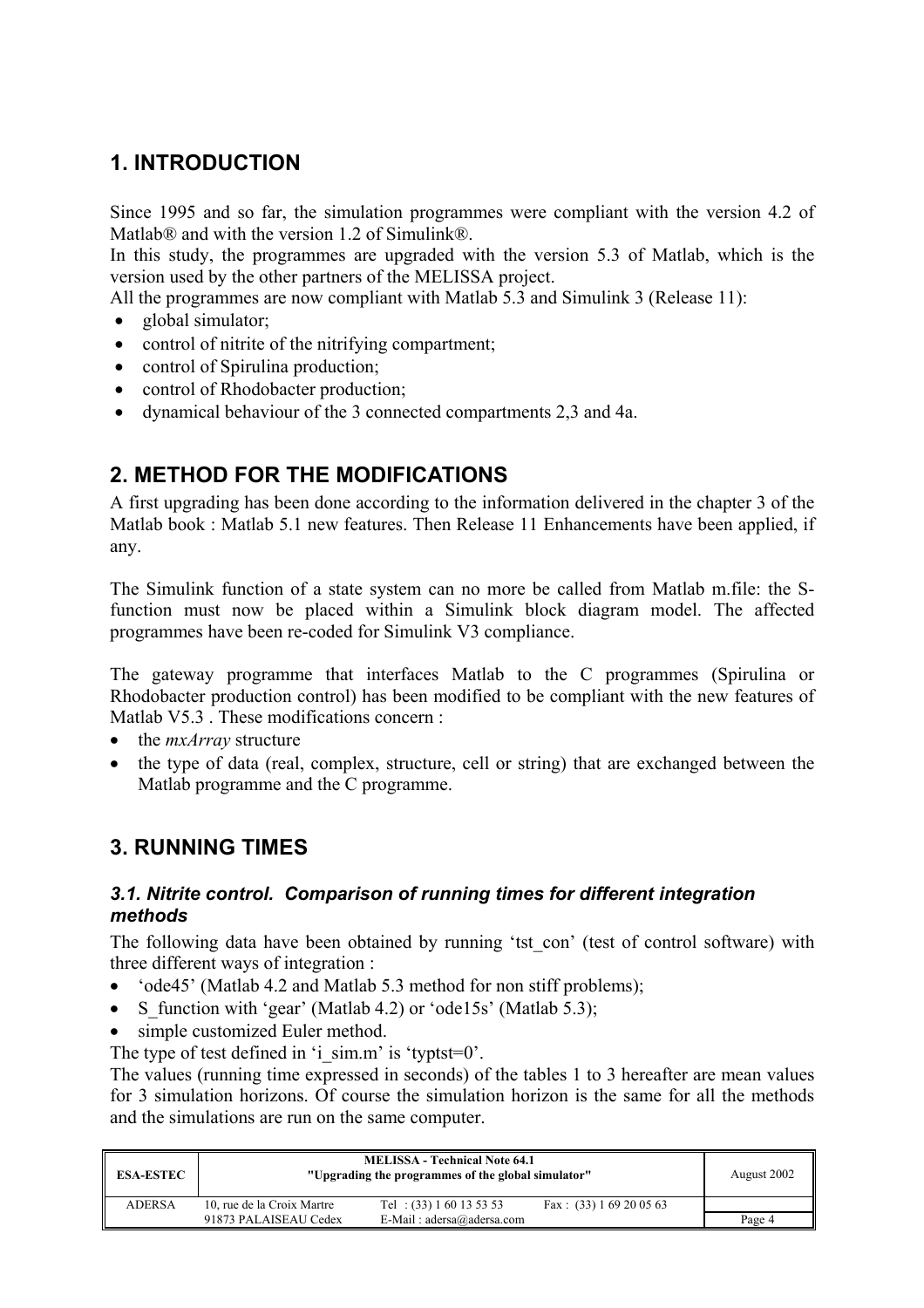#### **Matlab 'ode45'**

| Matlab $V4.2$ (s) | Matlab $V5.3(s)$ | ratio V5.3/V4.2 |
|-------------------|------------------|-----------------|
|                   |                  |                 |
|                   | Table            |                 |

#### **S\_function**

| Matlab $V4.2$ (s) | Matlab $V5.3$ (s) | ratio V5.3/V4.2 |
|-------------------|-------------------|-----------------|
|                   |                   | 0.61            |
|                   | Table 2           |                 |

#### **Customized Euler**

| Matlab $V4.2$ (s) | Matlab $V5.3$ (s) | ratio V5.3/V4.2 |  |  |
|-------------------|-------------------|-----------------|--|--|
|                   | 78.               |                 |  |  |
| Table 3           |                   |                 |  |  |

#### **Conclusion**

The running time is decreased only in the case of the S function. Fortunately and contrarily to the previous version of Simulink (V1.3), in the new one (Simulink V3), a S function can be called by a S function. So gain of running time can be obtained.

#### *3.2. Nitrite control. Comparison of running times of the close loop system*

In order to speed up the simulation, the calls to Matlab functions from Simulink have been replaced by Simulink equivalent functions ('selector' and 'gain' of Simulink to replace 'link con.m' written in Matlab code, for example) when possible.

The comparison is done for the 10 first hours (hour in process time) of the simulation of the closed loop system 'g\_simcl' with the first example of TN 64.4 (Step of flow rate requested by operator; figure 9 p. 15).

Thanks to these modifications and to the fact that an S-function can be called by another Sfunction, the running time of the closed loop system 'g\_simcl' is reduced in a ratio of 10 as seen in Table 4.

| Matlab $V4.2$ (s) | Matlab $V5.3$ (s) | ratio V5.3/V4.2 |  |  |
|-------------------|-------------------|-----------------|--|--|
| 685               |                   |                 |  |  |
| <b>Table 4</b>    |                   |                 |  |  |

### **4. REFERENCES**

Matlab Release 11 New Features. The MathWorks, Inc. January 1999.

Using Matlab. Version 5. The MathWorks, Inc. January 1999. Revised for Matlab 5.3 (Release 11).

| <b>ESA-ESTEC</b> | <b>MELISSA - Technical Note 64.1</b><br>"Upgrading the programmes of the global simulator" |                             |                           | August 2002 |
|------------------|--------------------------------------------------------------------------------------------|-----------------------------|---------------------------|-------------|
| <b>ADERSA</b>    | 10, rue de la Croix Martre                                                                 | Tel: $(33) 1 60 13 53 53$   | Fax: $(33)$ 1 69 20 05 63 |             |
|                  | 91873 PALAISEAU Cedex                                                                      | E-Mail: $adersa@adersa.com$ |                           | Page 5      |